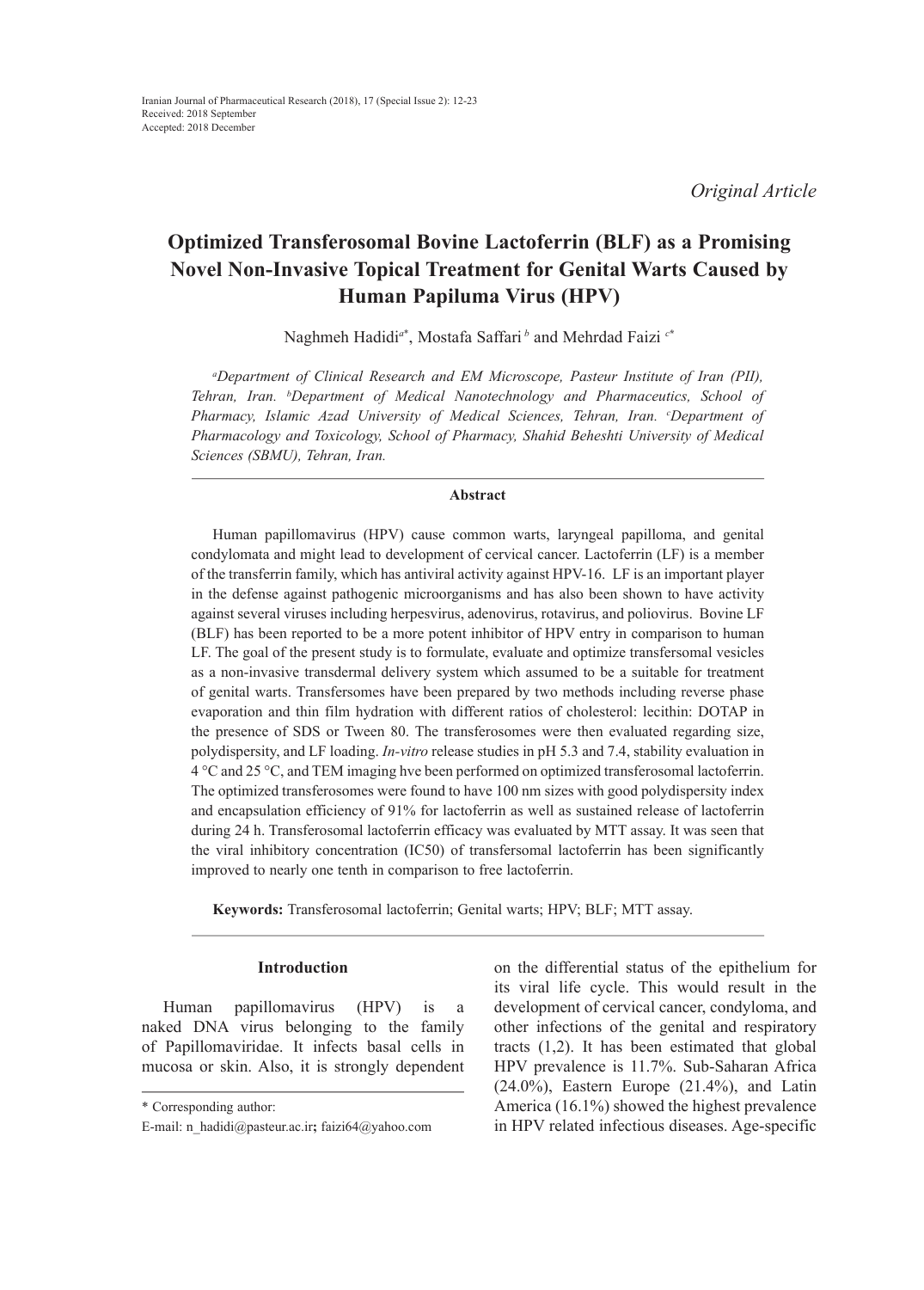HPV distribution indicates that in Africa and America, the first peak is at younger ages (<25 years) and again rebound at older ages ( $\geq 45$ years). HPV-16, HPV-18, HPV-52, HPV-31, and HPV-58 are the 5 most common HPV genotypes worldwide (3, 4).

Lactoferrin (LF), a multifunctional iron binding glycoprotein, is present in almost all human biological fluids and plays an important role in the innate immune system. It is a low-cost protein derived from milk and displays no toxic side effects. LF possesses various biological functions such as immunomodulatory, antiviral, antibacterial, antitumor, antifungal, and antiinflammatory (5). There is evidence that LF is capable of binding the LPS binding protein and the CD14 receptor during cell immunity process. The major challenge facing LF is its poor *in-vivo* stability. It also undergoes rapid degradation by proteolytic enzymes and this would hinder its wide antimicrobial and antiviral application (7 -8). Lactoferrin's iron capturing ability will lead to inhibition of microbial growth, motility modulation, aggregation and biofilm formation of pathogenic bacteria. On the other hand, lactoferrin interacts with viral surfaces by inhibiting virus adhesion and entrance into host cells and this would lead to its antiviral activity (7, 8).

LF and transferrin are similar in many aspects but they possess different functions *in-vivo*. Transferrin seems to interfere with iron uptake by cells, whereas LF exerts a protective function by making brick in the mucosal wall. LF cationic nature and its capability of retaining iron at acidic pH would be helpful in infection and inflammation sites, binding to negatively charged viral and microbial surfaces as well as DNA, heparin, and glycosaminoglycans (8). The protective LF antiviral and antimicrobial effect has been widely demonstrated in a large number of *in-vitro* and *in-vivo* studies (1-9). Different mechanisms have been assumed for LF in preventing viral infection (6). It includes binding to viral particles (A), the binding to heparan sulfate glycosaminoglycans (HSGA) (B), the binding to viral receptors (C), and intracellular localization (D), involving apoptosis or inflammatory pathways with a dose-dependent relationship (1, 2, 8, 9). It has be stated that bovine LF (bLF) was a more potent inhibitor of HPV entry than human LF (hLF) (1, 8-9).

Accessibility and ease of application have made skin an ideal route for drug administration. However, skin application is somehow limited because of the barrier nature of stratum corneum. Low penetration capacity would affect range of molecules that can achieve therapeutic amounts following skin application. Transfersomes, new class of liposomes, were first described by Cevc etal. (10, 11 and 12). They had been categorized as deformable, highly deformable, elastic or ultra-flexible vesicles. Transfersomes are reported to improve *in-vitro* skin delivery (12-15) and *in-vivo* penetration to achieve therapeutic amounts that are comparable with subcutaneous injection (16-17).

Lactoferrin has been informed to have antibacterial and antiviral effects (18-25). So that, the goal of the present study is to formulate, evaluate and optimize transfersomal vesicles as a highly deformable liposome via transdermal drug delivery system for the lactoferrin assumed to be a suitable non-invasive transdermal delivery system for treatment of genital warts caused by HPV.

#### **Experimental**

#### *Materials.*

The bovine lactoferin BLF 99% purity was obtained from BOC science (USA), soy lecithin E80 and cholesterol was purchased from lipoid (US). Tween 80 and DOTAP were bought from Merck (Germany) sourced from Sigma (Germany). Phosphate Buffer Saline (PBS) was prepared from thermoscientific (US). Sodium deoxycholate (SDC) was obtained from sigma (Germany). Ethanol and all the other chemicals were research grade. All chemicals were used as received without further purification. Deionized (DI) water (specific resistivity higher than 18.2 MΩcm) from Milli-Q plus 185 (Millipore) water purification systems was utilized to make all solutions. UP200Ht, Hielscher, Germany was used as ultrasonic processor.

The morphology was investigated by Transmission electronic microscope (TEM), Zeiss, EM900, Germany.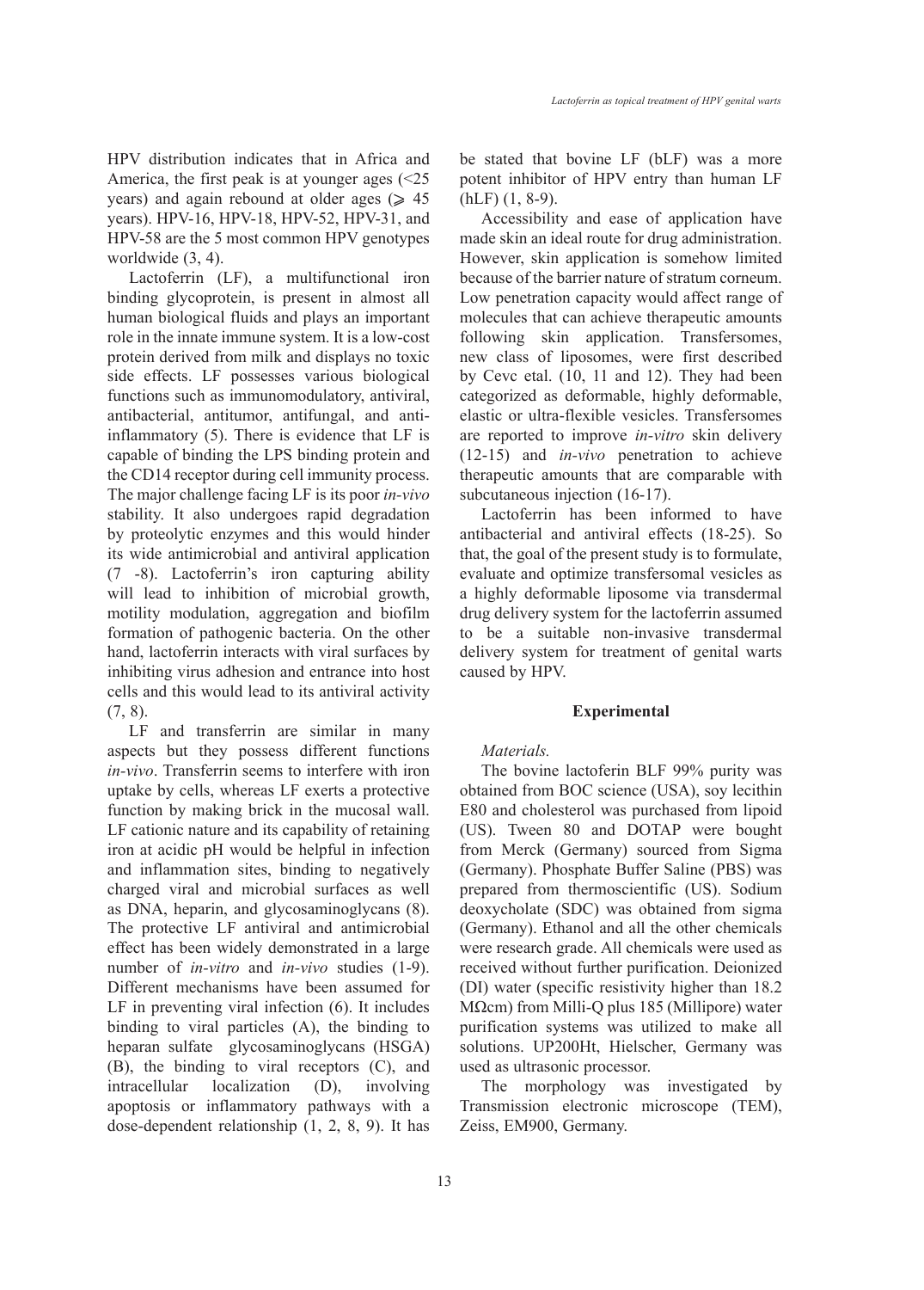# *Preparation of Tranferosomal Lactoferin Reverse phase evaporation method*

The required quantities of lipid mixture containing Soya lecithin, cholesterol and DOTAP were added to tween 80 as surfactant. They were then dissolved in ethanol by gentle shaking and being stirred in RT (Room Temperature) for 30 min until a yellow transparent solution obtained. Aqueous Lactoferrin was added to this organic phase at the concentration of 5 mg/ mL. The resulted emulsion was further stirred for about 30 min. It was sonicated in a water sonication bath for about 4 min. Then it was transferred into a round bottom flask containing 5 grams of glass pearl and installed in to a rotary evaporator. The thin gel layer was formed by vacuum application on rotary evaporator for 30 min at 25 °C, 600 mm/hg pressure and 90 rpm. The jelly like film was then hydrated with PBS (phosphate buffer slain) and vacuum was applied for another half an hour. Obtained transferosmes were sonicated for 3 cycles of 2 min intermittently with ultrasound sonotrode (Heilscher, Germany) with 90% of amplitude power. The transferosomal lactoferrins were observed under Transmission Electronic Microscope (TEM). They were further evaluated for size and lactoferrin loading. Transferosomal lactoferrin was stored in refrigerator at 4 °C. Composition of transferosomes is given in table 1.

## *Thin film hydration method*

Required quantities of lipid mixture containing Soya lecithin, cholesterol, and DOTAP were dissolved in ethanol being stirred in RT (Room Temperature) for 30 min until a yellow transparent solution was obtained. It was transferred into a round bottom flask containing 5 grams of glass pearl and installed in to a rotary evaporator. The thin film was formed by vacuum application on rotary evaporator for 10 min at 25 °C, 600 mm/hg pressure and 90 rpm. The film was kept overnight at room temperature to be completely dried. The thin lipid film was hydrated by aqueous solution of Lactoferrin at the concentration of 5 mg/mL in PBS slowly within 30 min. The resulted emulsion was further treated on a rotary evaporator for another 2 h. Obtained transferosmes were sonicated for 3 cycles of 2 min intermittently with ultrasound sonotrode (Heilscher, Germany) with 90% of amplitude power. The transferosomal lactoferrins were observed under Transmission Electronic Microscope (TEM). They were further evaluated for size and lactoferrin loading. Transferosomal lactoferrin was stored in refrigerator at 4 °C. Composition of transferosomes has been shownin Table 1.

# *Characterization of transferosomal lactoferrin*

All transferosomal lactoferrin formulations were prepared using two methods and characterized by Nanosizer (Malvern, Germany) regarding particle size distribution to ensure homogeneity and size uniformity. They were also evaluated for entrapment efficiency (EE %), drug content, and *in-vitro* release studies.

# *Determination of size and morphology by TEM*

Transmission Electron Microscopy (TEM) was used to determine the shape, size, and surface morphology of the transferosomes. One drop of the sample tests was put on a formvar coated grid and was negatively stained with PTA2%. The grids were put aside for 1 h to be completely dried. They were seen by TEM, Zeiss EM900, 80 kV in order to confirm both shape and size.

# *Mean Diameter and zeta potential measurement*

The mean diameter, size distribution, and zeta potential of lactoferrin loaded transferosomes were determined by dynamic light scattering (DLS), using Malvern Zeta Sizer, UK.

# *Measurement of drug content and entrapment efficiency (EE %)*

1 mL of transferosomal lactoferrin was taken and diluted with 9 mL phosphate buffer saline pH = 7.4 It was ultracentrifuged at 140000 rpm for 30 min at -4 °C. The pellet formed after centrifugation was disrupted with 1:1 ratio with ethanol 50%. It was then centrifuged at 14000 rpm for 10 min at -4 °C. 1mL of this solution was taken and suitable dilutions were made and analysed by UV spectrophotometer at 280 nm which gives the concentration of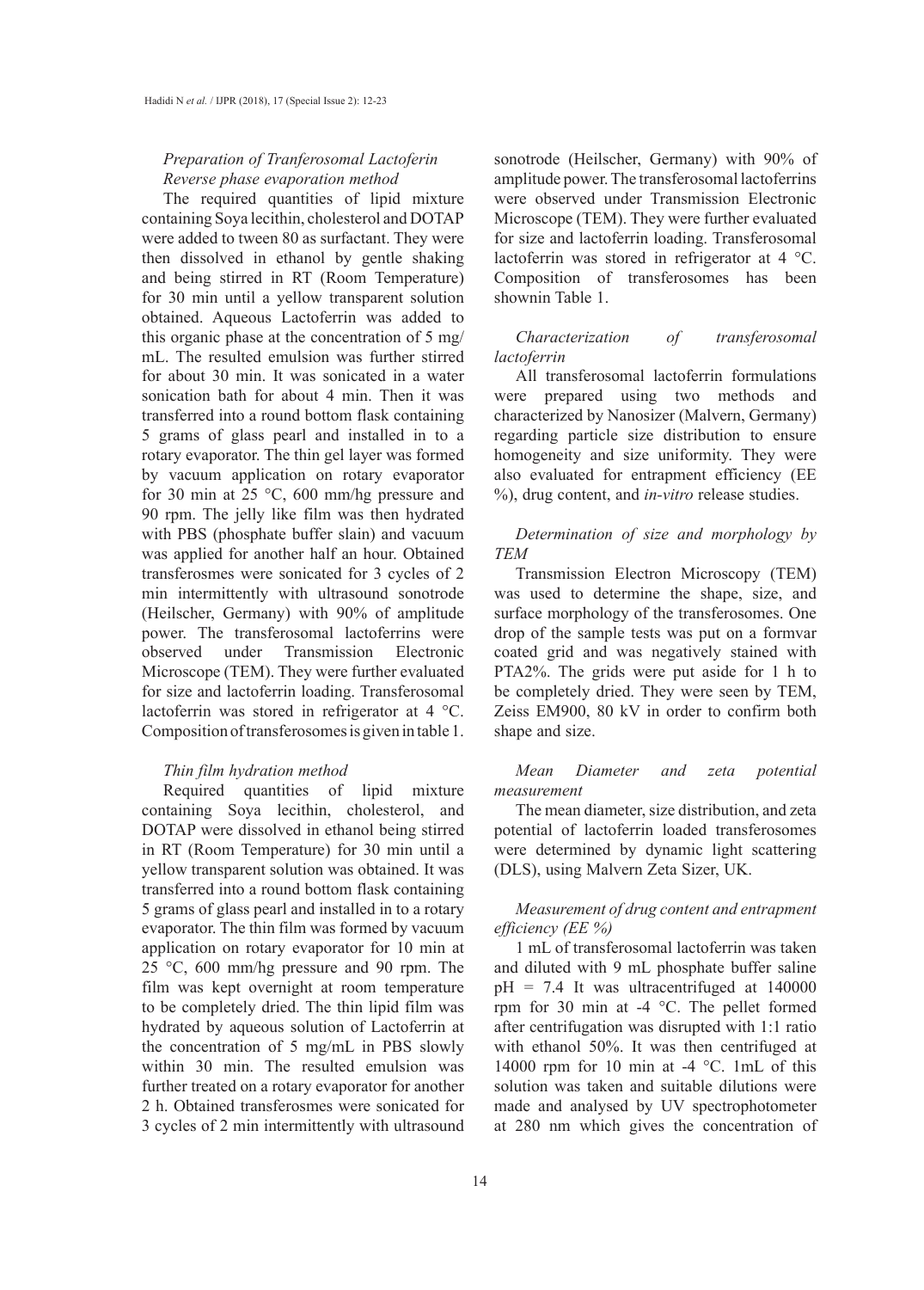| N <sub>0</sub>                        | Formulation    | method           | <sup>3</sup> LF concentration<br>(mg/mL) | Surfactant                                       | 4S: L<br>ratio | cholesterol    | <b>DOTAP</b>                              | <b>Size</b><br>(nm) | <sup>5</sup> EE% | Zeta<br>(mv) |
|---------------------------------------|----------------|------------------|------------------------------------------|--------------------------------------------------|----------------|----------------|-------------------------------------------|---------------------|------------------|--------------|
| 1                                     | S <sub>1</sub> | TFH <sup>1</sup> | 5                                        | Tween 80                                         | 1:10           | N <sub>o</sub> | N <sub>o</sub>                            | 237.0               | 24               | $+0.1$       |
| $\overline{c}$                        | S <sub>2</sub> | <b>TFH</b>       | 5                                        | <b>SDC</b>                                       | 1:10           | No             | N <sub>o</sub>                            | 2666.0              | 20               | $+0.5$       |
| 3                                     | S <sub>3</sub> | <b>TFH</b>       | 5                                        | Tween 80                                         | 1:10           | No             | N <sub>o</sub>                            | 160.0               | 30               | $+1$         |
| 4                                     | S <sub>4</sub> | <b>TFH</b>       | 5                                        | Tween 80                                         | 2:9            | N <sub>o</sub> | N <sub>o</sub>                            | 108.0               | 38               | $+2.5$       |
| 5                                     | S5             | <b>TFH</b>       | 5                                        | Tween 80                                         | 3:8            | No             | N <sub>o</sub>                            | 98.0                | 43               | $+10$        |
| 6                                     | S <sub>6</sub> | ${}^{2}RPE$      | 5                                        | Tween 80                                         | 1:10           | No             | No                                        | 99.0                | 44               | $-26$        |
| 7                                     | S7             | <b>RPE</b>       | 5                                        | Tween 80                                         | 2:9            | No             | N <sub>o</sub>                            | 73.5                | 42               | $-25$        |
| 8                                     | <b>S8</b>      | <b>RPE</b>       | 5                                        | Tween 80                                         | 3:8            | No             | N <sub>o</sub>                            | 112                 | 74               | $-30$        |
| 9                                     | D1             | <b>TFH</b>       | 5                                        | Tween 80                                         | 61:9:1         | N <sub>o</sub> | Yes                                       | 134                 | 24               | $+15$        |
| 10                                    | D2             | <b>TFH</b>       | 5                                        | Tween 80                                         | 62:8:1         | N <sub>o</sub> | Yes                                       | 134                 | 32               | $+25$        |
| 11                                    | D <sub>3</sub> | <b>TFH</b>       | 5                                        | Tween 80                                         | 63:7:1         | No             | Yes                                       | 136                 | 38               | $+17$        |
| 12                                    | D <sub>4</sub> | <b>RPE</b>       | 5                                        | Tween 80                                         | 61:9:1         | No             | Yes                                       | 83                  | 46               | $+20$        |
| 13                                    | D <sub>5</sub> | <b>RPE</b>       | 5                                        | Tween 80                                         | 62:8:1         | N <sub>o</sub> | Yes                                       | 95                  | 79               | $+20$        |
| 14                                    | D <sub>6</sub> | <b>RPE</b>       | 5                                        | Tween 80                                         | 63:7:1         | No             | Yes                                       | 171                 | 63               | $+20$        |
| 15                                    | C1             | <b>RPE</b>       | 5                                        | Tween 80                                         | 71:9:1         | Yes            | N <sub>o</sub>                            | 128                 | 47               | $-25$        |
| 16                                    | C2             | <b>RPE</b>       | 5                                        | Tween 80                                         | 73:7:1         | Yes            | N <sub>o</sub>                            | 132                 | 39               | $-18$        |
| 17                                    | C <sub>3</sub> | <b>RPE</b>       | 5                                        | Tween 80                                         | 75:5:1         | Yes            | N <sub>o</sub>                            | 132                 | 37               | $-19$        |
| 18                                    | O <sub>1</sub> | <b>RPE</b>       | 5                                        | Tween 80                                         | 83:6:2:1       | Yes            | Yes                                       | 128                 | 91               | $-35$        |
| <sup>1</sup> TFH: Thin Film Hydration |                |                  |                                          | <sup>4</sup> S: L ratio: surfactant: Lipid ratio |                |                | <sup>7</sup> Surfactant: SPC: cholesterol |                     |                  |              |

**Table1.** Formulation variables used in preparation of BLF transferosomes.

<sup>1</sup> TFH: Thin Film Hydration

<sup>2</sup> RPE: Reverse Phase Evaporation  ${}^5$  EE: Entrapment efficiency

Surfactant: SPC: DOTAP: cholesterol

<sup>3</sup> LF: Lactoferrin

Surfactant: DOTAP: SPC

the entrapped drug. The concentration of drug in supernatant and pellet collectively gives the amount of drug present in 1mL of suspension. % drug content and % entrapment efficiency (EE%) were calculated based on equations 1, and 2, respectively.

## Equation 1:

% drug content = practical drug content/ theoretical drug content ×100

## Equation 2:

% entrapment efficiency = Total drug addedunentrapped drug/ Total drug added

#### *In-vitro drug diffusion study*

Drug diffusion was measured against cellulose acetate in franz diffusion cell. 1 mL of transferosomal lactoferrin was taken in donor compartment and 25 mL of phosphate buffer saline with  $pH = 7.4$  was taken in receiver compartment at 37 ° C. Aliquots of 5mL of samples were withdrawn at specific times for 24 h. The withdrawn amount was replaced with the buffer to maintain sink conditions. Drug release study was investigated by the amount of drug passed through cellulose acetate membrane into PBS containing receiver compartment.

The samples were analyzed by UV spectrophotometer at 280 nm. The percentage of drug released was reported based on  $n = 6$  in a time period of 24 h.

## *Stability Studies*

Physical stability tests were carried out to investigate the transferosomes aggregation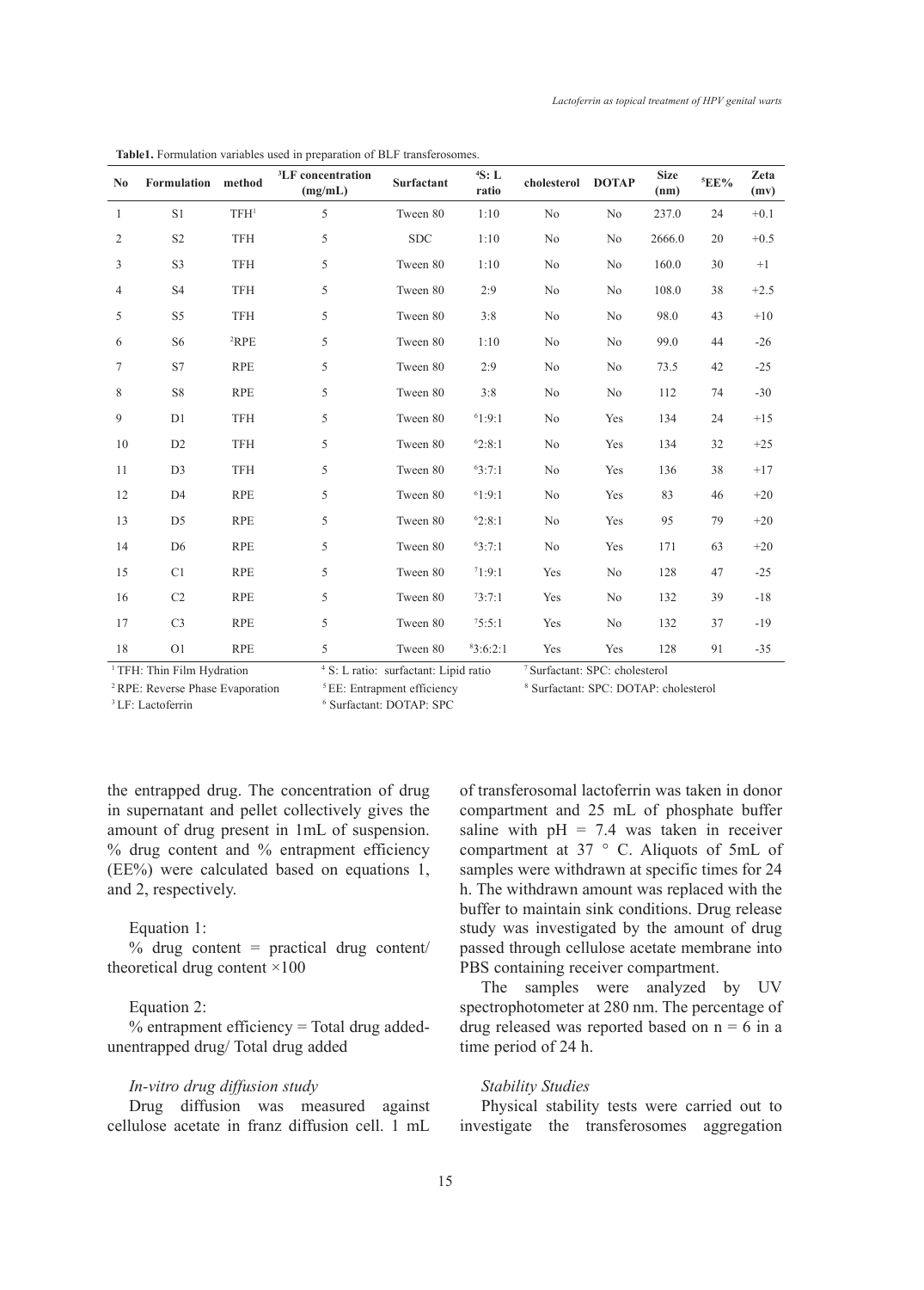and lactoferrin leakage during storage. Transferosomal lactoferrin was stored in transparent vials sealed with rubber aluminum cap temperature and 4  $\,^{\circ}$ C and 25  $\,^{\circ}$ C for three months.

The stability was evaluated by size and EE% measurement over a three-month period. The samples from each vesicle were withdrawn monthly, and they were evaluated as described previously.

#### *MTT assay*

*In-vitro* efficacy of transfersomal lactoferrin and cell viability on Hela cells was investigated by MTT assay according to ISO 10993-5. Hela cells  $(5 \times 103 \text{ cells/well})$  were cultured in a 96-well plate at 37 °C for 24 hr. After 24 h culture, the medium was replaced with test samples and controls , then after 72 h of treatment, the medium again replace with a fresh medium and the cultures were assessed with MTT in triplicates. The cells were then exposed to various concentrations of BLF (Bovine Lactoferrin) from 0.0625-2.5 mg/mL, T-BLF (Transfersomal Bovine Lactoferin) from 0.0625-1.25 mg/mL, T (empty transfersomes) at 0.626 and 1.25 mg/mL and 5FU with concentration of 1 and 1.5 µg/mL for 72 h. Supernatants were removed from each well and then were washed twice by PBS. Finally, 20 µl of MTT solution (5 mg/ mL) was added to each well. After incubation for another 4 h, the resultant formazan crystals were dissolved in 100 µL isopropanol and the absorbance intensity measured by a microplate reader (Bio-RAD 680, USA) at 545 nm with a reference wavelength of 620 nm. All experiments were performed in quadruplicate, and the relative cell viability  $(\%)$ was expressed as a percentage relative to the untreated control cells.

# **Results**

*Characterization of Transferosomal Lactoferrin*

The prepared transferosomes were semispherical in shape (Figure 1). The mean diameter of lactoferrin loaded transferosomes determined by DLS were in the range of 95-237 nm with highest homogeneity reported (PDI  $=$ 

0.1) for C1, D5 and O1 formulations (Figure 2). The mean encapsulation efficiency of the drug in transfersomes was obtained as 47%, 79%, and 91% for C1, D5, and O1 formulations, respectively (Table 1).

#### *In-vitro drug diffusion study*

*In-vitro* drug diffusion studies were performed using Franz diffusion cell to determine the sustained release nature of the formulations. The diffusion study was continued up to 24 h, in phosphate buffer maintained (pH 7.4) at  $37 \pm 0.5$ ºC temperature and stirred by a magnetic bar at 100 rpm under sink condition. The drug release was found to be sustained for C1, S3, D5, and O1. The percentage of cumulative drug released was of 43% for SPC: DOTAP: Tween 80 8:2:1 ratio, 41% for SPC: cholesterol: Tween 80 9:1:1 ratio and 75.4% for SPC: DOTAP: Tween 80 2:8:1 and 79.6% for SPC: DOTAP: Tween 80: cholesterol 6:2:1:3 in sustained release rate up to 24 h ( Figure 3).

#### *Drug release kinetics*

*In-vitro* drug release profile of the optimized formulations was then investigated by model dependent kinetics study. It was shown that Higuchi equation was the most suitable model to describe the release kinetics of lactoferrin from the transfersomal formulations. It was concluded that LF release form is square root of time dependent process. The n value is above 0.5 so that the mechanism of LF release would be suspected by usual molecular diffusion due to chemical potential grade and would be described as Fickian diffusion.

#### *Stability Studies*

Stability study of the prepared selected formulations showed a higher percentage of drug retained in the formulations stored at 4 °C in comparison to the samples stored at room temperature during 3 months of study. It is assumed that higher temperatures would cause higher fluidity of lipid bilayers and lead to higher drug leakage. Transferosomes also were found to be reasonably stable in terms of aggregation and fusion (Table 2).

Therefore, it can be concluded that the suitable storage condition would be cool condition of 4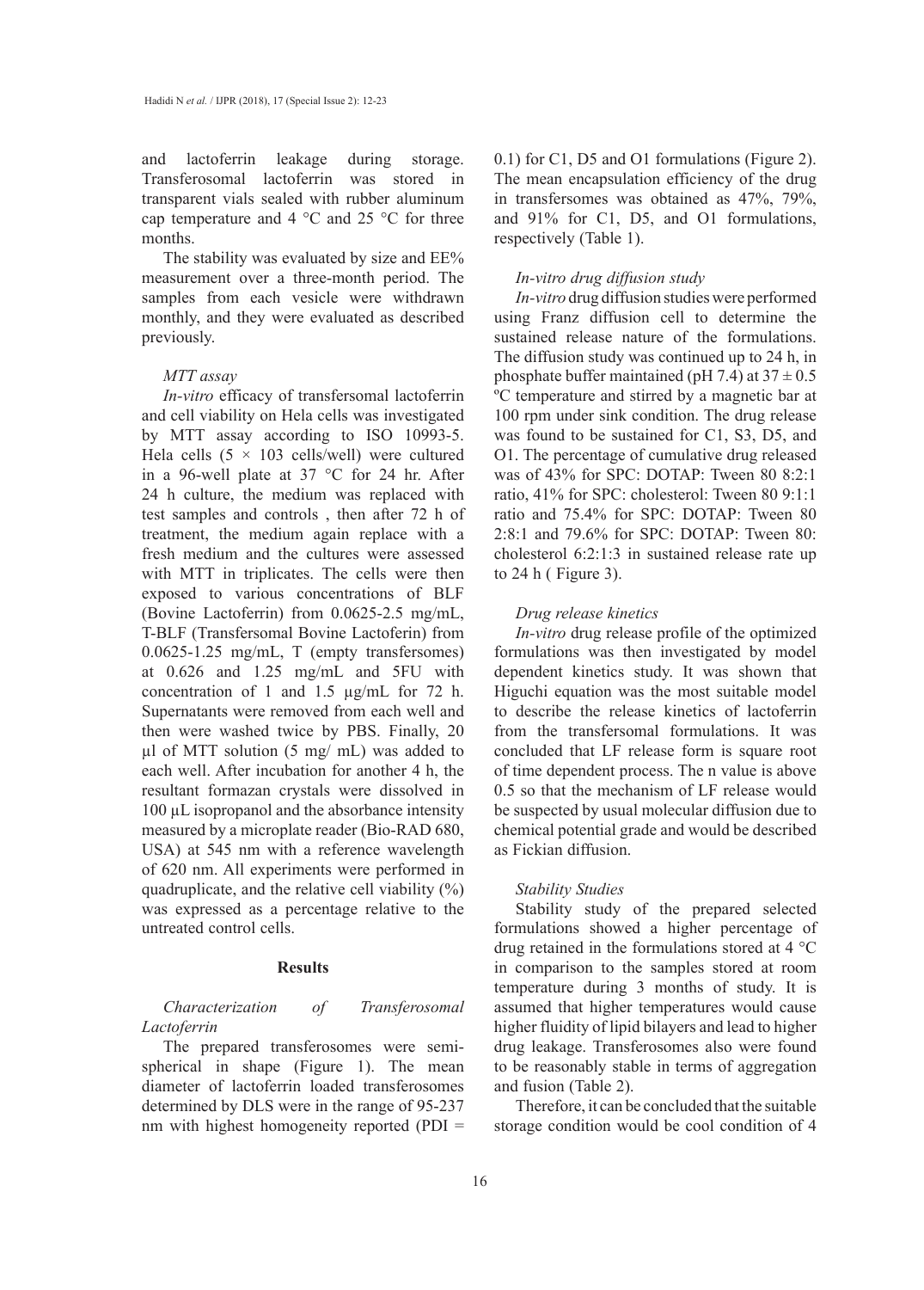

Figure 1. Morphology investigation of transfersomal lactoferrin by TEM.

°C in which the vesicle bilayers are more rigid.

## *MTT assay*

MTT assay is a colorimetric assay, and it is based on conversion of yellow soluble MTT into purple insoluble formazan crystals by mitochondrial dehydrogenase. Reduction of MTT can only occur in metabolically active alive cells so that, it is a common choice in determination of cell viability and cytotoxic drug effects *in-vitro*. IC50 was obtained via measurement of Hela cell proliferation which was cultured in a 96-well plate at various BLF, T-BLF, T, and 5-FU concentrations after 72 h exposure. IC50s of BLF, T -BLF, T, and 5-FU were observed to be 5.0 mg/mL, 0.4 mg/ mL, 1.95 mg/mL, and 0.6 µg/mL, respectively (Figure 4).

# **Discussion**

Transfersomes is a trademark which has been registered by a German based company named IDEA, AG. It means carrying bodies and it is derived from the Latin-Greek words of "transferre" and "soma" which mean "to carry across" and, "body", respectively (26). Transfersome are categorized in two major groups including phospholipid and detergentbased types (27). An edge activator is an important part of transfersomes formulations. An edge activator is usually a single chain surfactant which destabilizes lipid bilayer and then increases the flexibility of transfersomes (28). It was claimed that transfersomes are highly deformable and can pass through the stratum corneum more easily in comparison to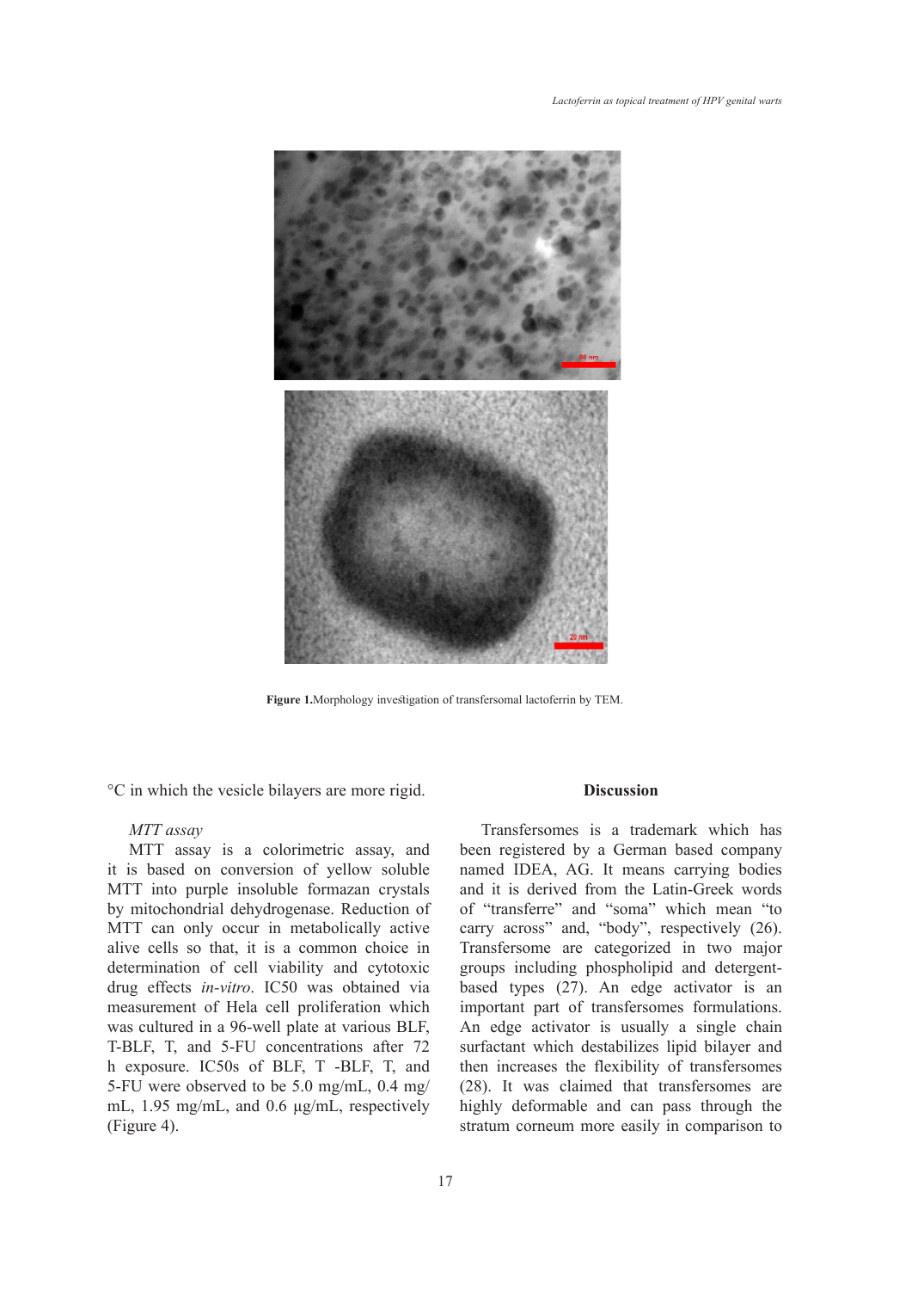

**Figure 2.** (A) Size distribution of O1 formulation, PDI =  $0.1$ , (B) Zeta potential of O1.

liposomes with one-tenth of size in some cases (27-30). They exert the hydrophilic pores and intracellular pathways with its drug cargo while retaining their integrity (26).

Transferosomes are capable of delivering low to high molecular weight drugs depending on the formulation composition, entrapment efficiency, and application conditions (27). In non-occlusive application, the deformability of the transfersomes and their non-occlusive properties allows them to follow natural water gradient across intracellular pathways of the epidermis in a sustained release and degradation protected manner (26, 31). Generally speaking, four major factors play key roles in determining the effectiveness of the elastic vesicles. These four factors are: drug interaction with the bilayers of vesicles, vesicle partitioning into the SC, the

drug release from the vesicles within the SC and free drug portioning in the SC and systemic blood circulation (16, 32). Various colloid systems have been used in transdermal drug delivery for encapsulating penetrant molecules and active ingredients including liposomes, transfersomes, niosomes, ethosomes, stratum corneum lipid liposomes, cerasomes, and solid lipid nanoparticles. Following application to the skin surface, liposomes are normally reported to accumulate in the upper layers of stratum corneum with less penetration to deeper skin layers or the systemic circulation. Therefore, the classical liposomes are not useful as transdermal delivery systems but they are good choices for drug- or cosmetic-localising (33-36). On the other hand, transfersomes and ethosomes are claimed to permeate through lower skin layers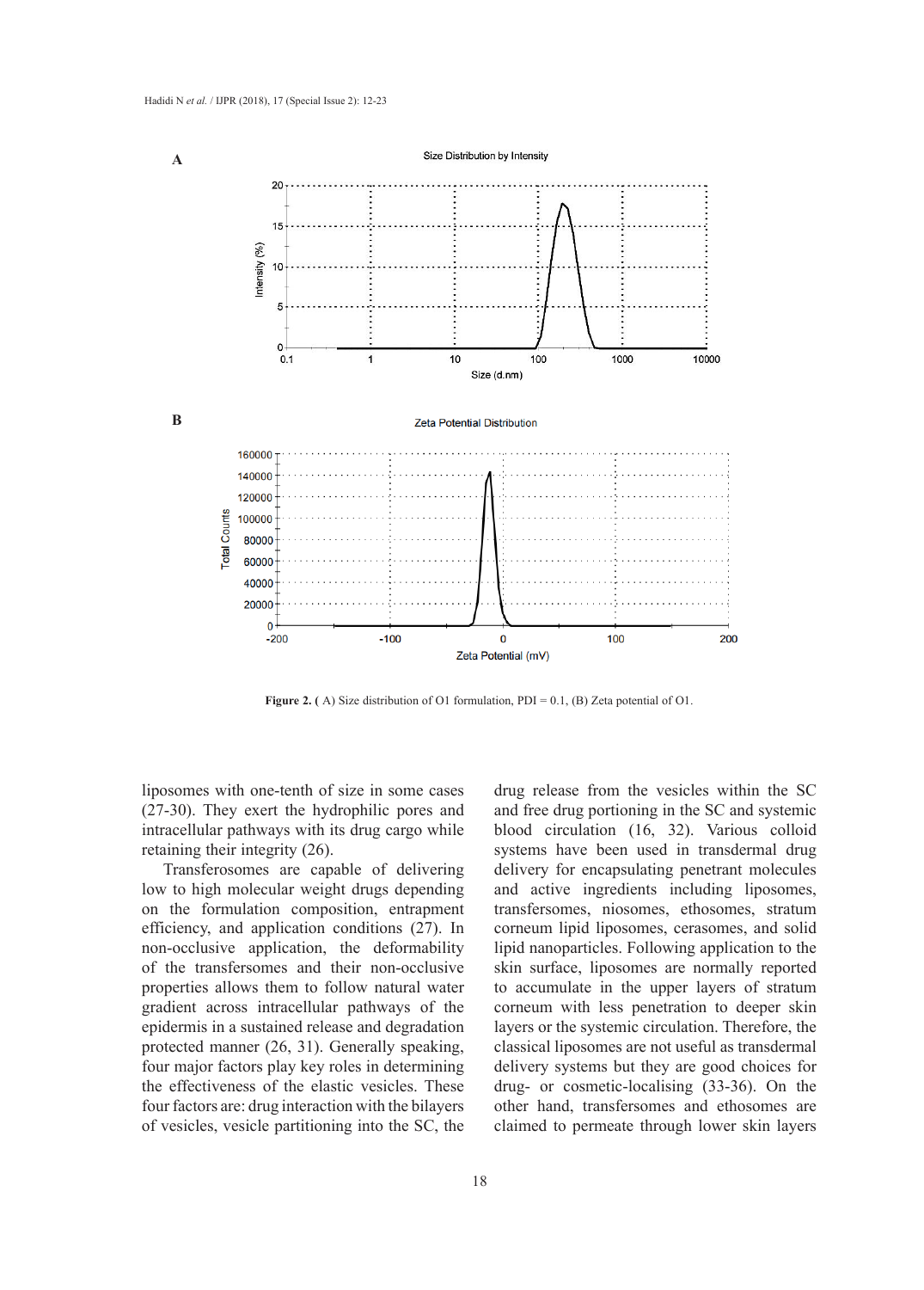

**Figure 3.** Comparative Cumulative Release (%) of Lactoferrin from 3 optimized formulations, C1, D5 and O1 (n = 3).

to the systemic circulation.

Liposome and transfersomes have different pharmaceutical composition. Transfersomes are composed of phospholipids, surfactants, as well as ethanol and hydration medium. Surfactants would act as a permeation enhancer by destabilizing the lipid bilayers (15, 33, 37-39). Ethanol has been shown to be an efficient skinpenetration enhancer. Ethanol interaction with the polar region of lipid bilayer would reduce the melting point of the stratum corneum lipids. This may be resulted in more fluidity and increased cell membrane permeability (15, 40). It has also been reported that formulation composition and preparation method would highly affect physiochemical characteristics and effectiveness of transfersomes in transdermal drug delivery. These include surfactant type, phospholipid types, components ratio, phospholipid: surfactant ratio, organic solvent, hydration medium, and hydration temperature. These parameters are important since they may directly influence the size, entrapment efficacy, ζ-potential, stability, and penetration properties of the prepared

| <b>Table 2.</b> Stability of transfersomes stored in 4 $\degree$ C and 25 $\degree$ C. |  |
|----------------------------------------------------------------------------------------|--|
|----------------------------------------------------------------------------------------|--|

| <b>Formulation</b>    |                | Particle size (nm) |                | <b>Zeta Potential (mV)</b> | EE%            |                |  |
|-----------------------|----------------|--------------------|----------------|----------------------------|----------------|----------------|--|
| code                  | <b>Initial</b> | After 3 months     | <b>Initial</b> | After 3 months             | <b>Initial</b> | After 3 months |  |
| C1                    |                |                    |                |                            |                |                |  |
| $4\pm1$ <sup>oc</sup> | $128 \pm 15.3$ | $135 \pm 15.8$     | $-25\pm 4.1$   | $-27\pm 4.1$               | $47\pm4.0$     | $43\pm2.0$     |  |
| $25 \pm 1^{\circ}$ C  | $128 \pm 15.3$ | $142 \pm 20.5$     | $-25\pm 4.1$   | $-21 \pm 4.1$              | $47\pm4.0$     | $35 \pm 5.0$   |  |
| D <sub>5</sub>        |                |                    |                |                            |                |                |  |
| $4\pm1$ <sup>oc</sup> | $95 \pm 20.7$  | $101 \pm 10.5$     | $+20\pm4.1$    | $+25\pm3.5$                | $79 \pm 5.0$   | $75 \pm 1.1$   |  |
| $25 \pm 1^{\circ}$ C  | $95 \pm 20.7$  | $130 \pm 15.5$     | $+20\pm4.1$    | $+19\pm4.5$                | $79 \pm 5.0$   | $68\pm4.0$     |  |
| <b>O1</b>             |                |                    |                |                            |                |                |  |
| $4\pm1$ <sup>oc</sup> | $128 \pm 14.3$ | $132 \pm 12.7$     | $+35\pm3.5$    | $+33\pm3.7$                | $91 \pm 3.5$   | $88 \pm 0.9$   |  |
| $25 \pm 1^{\circ}$    | $128 \pm 14.3$ | $140 \pm 12.7$     | $+35\pm3.5$    | $+37\pm4.2$                | $91 \pm 3.5$   | $83 \pm 1.2$   |  |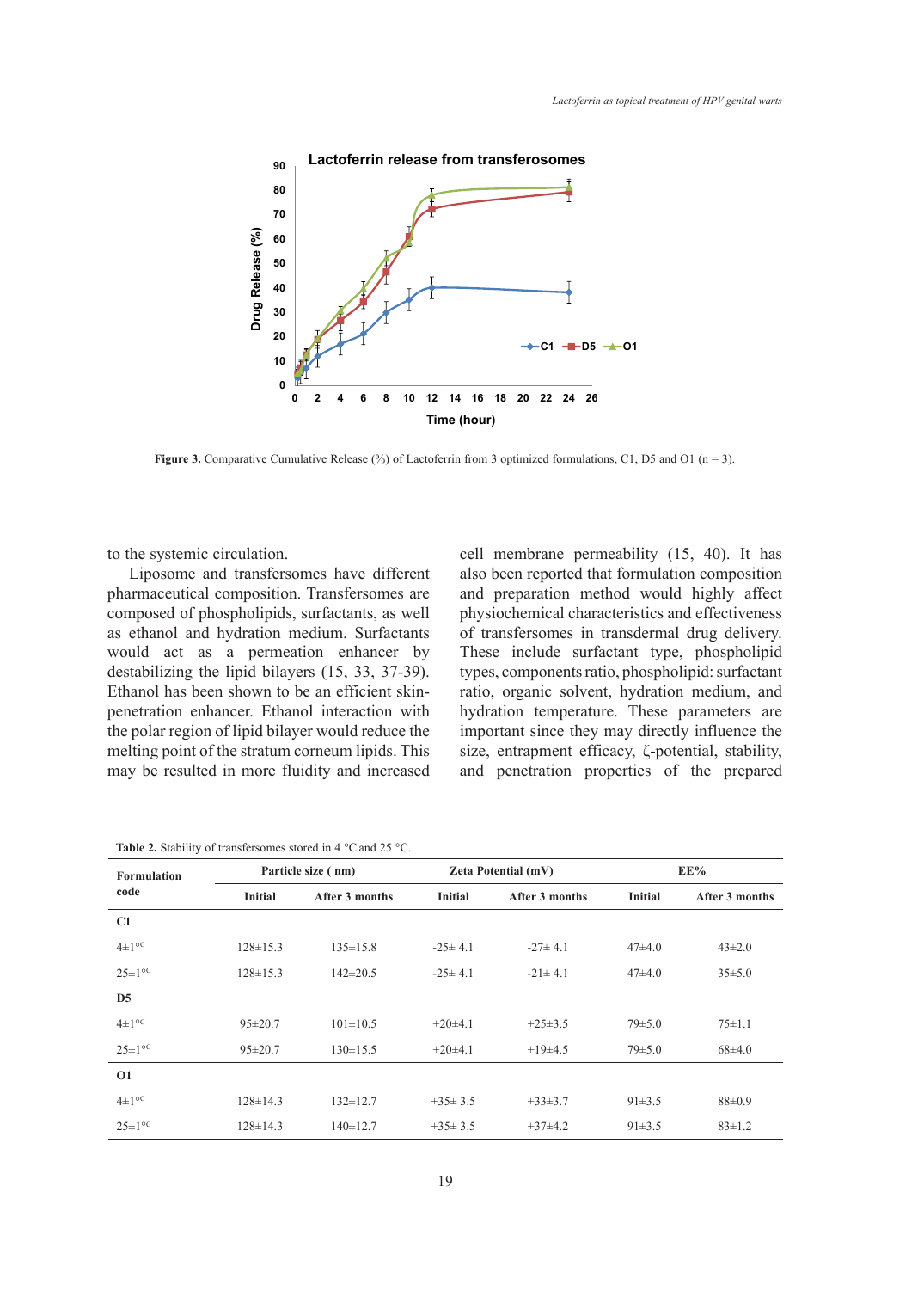

Figure 4. IC<sub>50</sub> evaluation of Hela cell lines after 72 h exposure to A) TBL (transfersomal Bovine Lactoferrin), 1.25,0.625,0.25,0.125,0.0625 mg/mL, BLF (Bovine lactoferrin) 2.5,1.25,0.625,0.25,0.125,0.0625 mg/mL, T (empty transfersom) 1.25, 0.625 mg/mL, B) 5-FU 1 and 1.5 µg/mL by MTT assay.  $\alpha$  con mics and 72 if exposure to  $A$ ) 1. DE (transfersomal boy  $\alpha$ 1.25,0.625,0.25,0.125,0.0625 mg/mL , BLF ( Bovine lactoferrin) 2.5,1.25,0.625,0.25,0.125,0.0625 mg/mL, T

transfersomal vesicles (15, 39,40).

In this study we used different lipid compositions of SPC (soy phosphotidylcholine choline), cholesterol, and DOTAP. The main lipid components is unsaturated soya phosphatidylcholine (PC) with low  $T_m$  (transition temperatures) which become liquid crystal at high temperatures above its  $T_m$ . Formulations with low transition temperatures would make drug leakage inevitable at room temperature or during application onto the skin. Therefore, modulation of the lipid bilayer architecture was done by optimizing ratio of lipid: surfactants and lipid compositions as well as final transition temperature  $(T_m)$  was set between 25-32 °C for both better elasticity and prolonged storage

stability. It was found that optimum ratio of SPC: DOTAP: cholesterol: tween 80 is critical in maximizing EE% and vesicle stabilities (42-48). It was seen that the higher the lipid content is, the higher EE% would be achieved. Cholesterol and DOTAP existence in lipid composition was shown to have positive effects on entrapment efficiency. It has been reported that anionic vesicles might have better permeation rate in comparison to cationic ones. Our data indicated that 1:3 ratio of DOTAP:Tween 80 would resulte in negative surface charge and higher zeta potential. Tween 80 was an anionic surfactant with HLB of 14-15 and low CMC level. Its solubilizing property and vesicle fusion prevention through increasing negative surface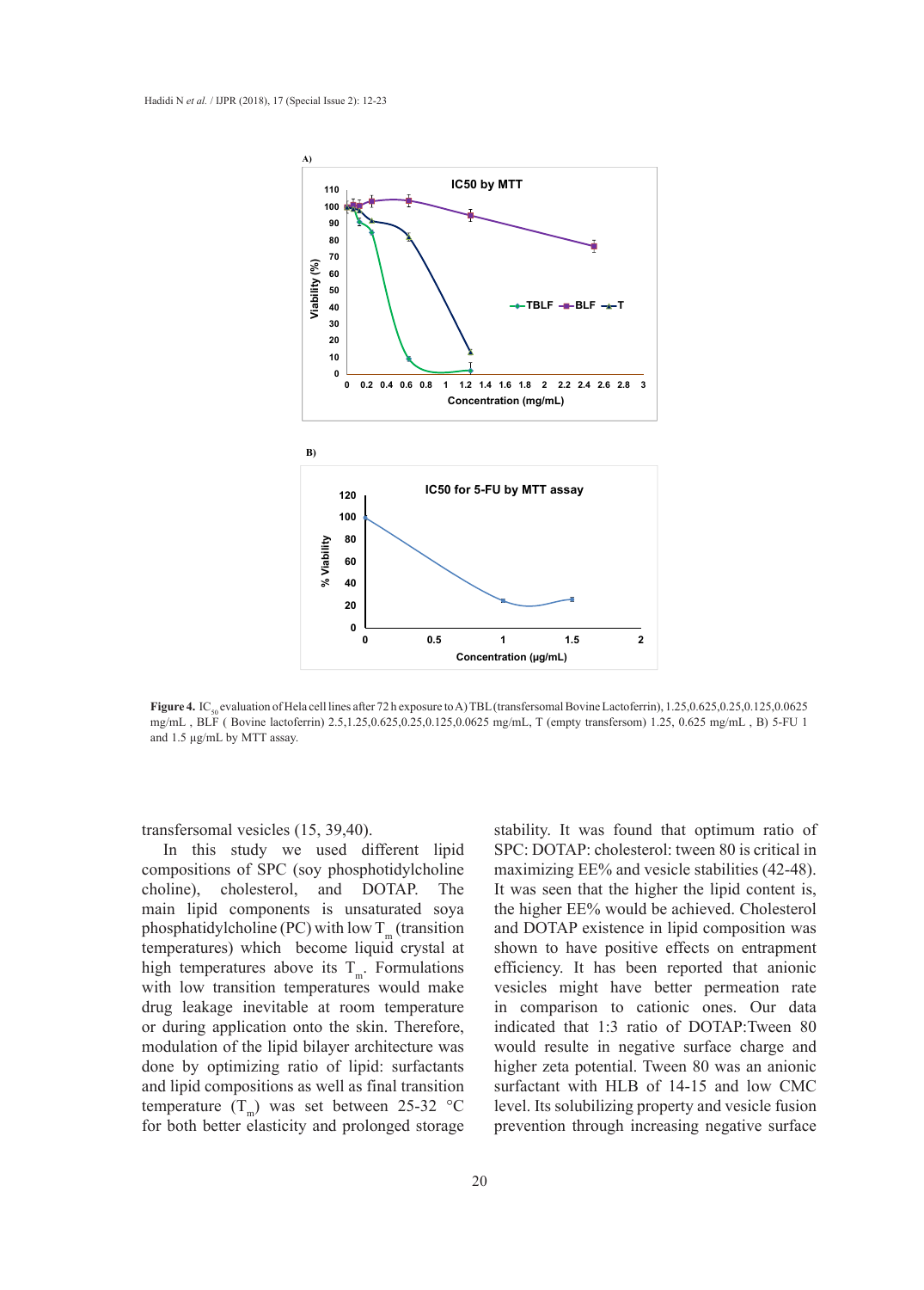charge were key roles in formulation stability (46-48). This claim was confirmed by good size homogeneity and low PDI of 0.1 observed in formulated transferosomal lactoferrin (46- 48). Considering drug type and its intrinsic properties such as molecular-weight (3400 dalton) and thermosensitivity, extrusion method was found to be inefficient .So the ultra sonicator probe with cold water circulation system and intermittent cycles of short pulses were selected as a complementary method for size reduction instead of extrusion (7, 45, 47).

Topically applied transfersomeal formulations interact with the skin in a sequential event plan. The difference in water content between upper and lower layers which is from 10% to 70% develops transepidermal hydration gradients. It has been stated that water affinity of the vesicle, and high elasticity are "pull" mechanism to drive vesicle toward the inner layer of the skin. But in water-rich viable epidermis, the "pull" mechanism is replaced with a "push" mechanism through diffusion-mediated mechanisms and intercellular fluid motion (7). It is noteworthy that the addition of surfactants and edge activators in transferosomal vesicle results in more deformability to penetrate across the dense SC layer even through small "pores". In this regard, the vesicles with 100 to 1000 nm are preferred for topical/transdermal delivery. The skin permeation and skin deposition data which have not been mentioned in the current research also approved this concept. *In-vitro* efficiency was evaluated by MTT assay (49-51). The results declare that the IC50 of transfersomal lactoferrin is significantly improved in comparison to free lactoferrin which might be explained by better internalization of deformable transfersomes containing high drug content into Hela cells.

## **Conclusion**

During recent years, peptides have attracted increasing interest as a new therapeutic approach. It has been reported that more than sixty peptide drugs have launched in the market, and several hundred new therapeutic peptides are now in preclinical and clinical development. However, the possible enzymatic degradation and the low cellular uptake greatly restrict the use of these compounds as pharmaceutical agents. It is clear that enhancing stability and cellular permeability are key parameters in expanding their application Transfersomes are personally designed vesicles which transverse through narrow skin pores leading to increased transdermal flux of the therapeutic agents. It is clear that transfersomes can deliver enhanced amounts of both small and large therapeutic agents into and through the skin. There are increasing applications of enhanced delivery by transfersome formulations. However, there are only two transfersome-based formulations for ketoprofen and insulin currently available in the market. But numerous applications such a delivery of anticancers, antidermititis, antimicrobial: antibacterial, antifungal, and antileishmaniasis, antioxidants, photo-protective agents, anti-psoriatic, anti-inflammatory and anti-acne drugs, toxoids and vaccines are now under research and development. It is likely that a number of transfersomal products for dermal and transdermal applications will be launched in pharmaceutical market in the near future.

#### **Acknowledgment**

The work was funded by Pasteur Institute of Iran and Protein Technology Research Centre of Shahid Beheshti School of pharmacy.

## **References**

- (1) Mistry N, Drobni P, Naslund J, Sunkari VG, Jenssen H and Evander M. The anti-papillomavirus activity of human and bovine lactoferricin. *Antiviral. Res.* (2007) 75: 258–65
- (2) Drobni P, Naslund J and Evander M. Lactoferrin inhibits human papillomavirus binding and uptake *in-vitro*. *Antiviral Res.* (2004) 64:63–8.
- Bruni L ,Diaz M, Castellsagué X, Ferrer E, Bosch (3) S and Sanjosé F. Cervical Human Papillomavirus Prevalence in 5 Continents: Meta-Analysis of 1 Million Women with Normal Cytological Findings. *J. Infect.* Dis. (2010) 202: 1789–99.
- Sanjosé S, Diaz M, Castellsagué X, Bruni L, Muñoz (4) N, Bosch FX and Clifford G. Worldwide prevalence and genotype distribution of cervical human papilloavirus DNA in women with normal cytology: a meta-analysis. *Lancet Infect Dis.* (2007) 7 :453-9
- (5) Kochetkova O, Yurinskayaa MM, Shabarchinab LI, Suslikovc AV, Naumovb AA, Tikhonenkob SA and Vinokurova MG. Delivery of Lactoferrin to Cells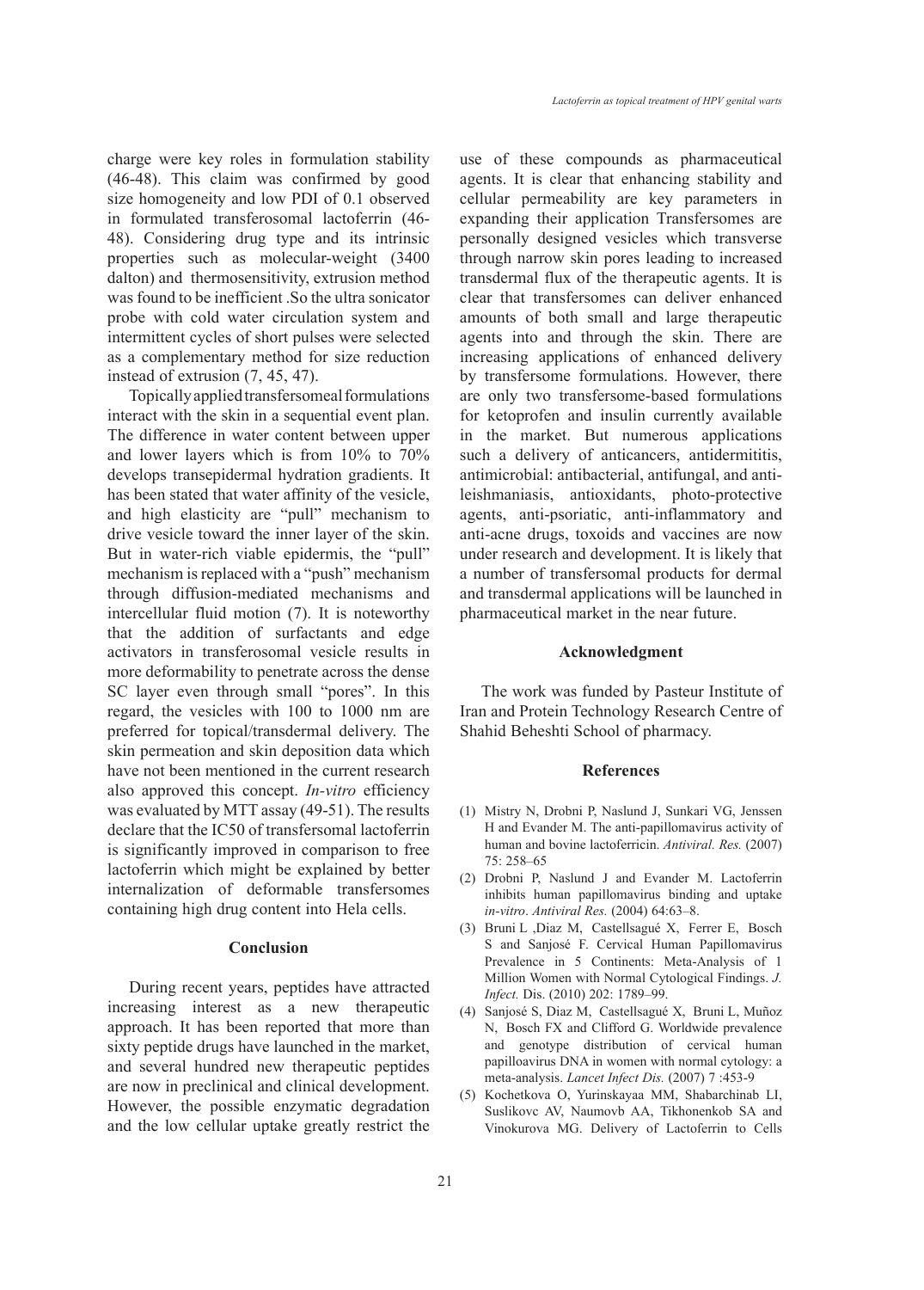Using Biodegradable Microcapsules. *Russ. J. Bio organ Chem*. (2016) 42: 300–4.

- (6) Kilic E. Formulation for Oral Delivery of Lactoferrin Based on Bovine Serum Albumin and Tannic Acid Multilayer Microcapsules. *Sci. Rep.*(2017) 7: 44159- 69.
- Bruni N, Capucchio MT, Pessione E, Cirrincione (7) S, Giraudo L, Corona A and Dosio F. Antimicrobial Activity of Lactoferrin-Related Peptides and Applications in Human and Veterinary Medicine. *Molecules* (2016) 21: 752-77.
- (8) Berlutti F, Pantanella F, Natalizi T, Frioni A, Paesano R, Polimeni A and Valenti P. Antiviral Properties of Lactoferrin—A Natural Immunity Molecule*. Molecules* (2011) 16: 6992-7018.
- Wakabayashi H, Oda H, Yamauchi K and Abe F. (9) Lactoferrin for prevention of common viral infections. *J. Infect. Chemother.* (2014) 20: 666-71.
- (10) Benson H. Transfersomes for transdermal drug delivery. *Expert. Opin. Drug Deliv.* (2006) 3: 727-37.
- $(11)$  Cevc G and Blume G. Lipid vesicles penetrate into intact skin owing to the transdermal osmotic gradients and hydration force. *Biochim. Biophys. Acta (*1992) 1104: 226-32.
- $(12)$  Cevc G and Blume G. New highly efficient formulation of diclofenac for the topical, transdermal administration in ultra-deformable drug carriers. Transfersomes. *Biochim. Biophys. Acta* (2001) 1514: 191-205.
- El Maghraby GM, Williams AC and Barry B. Skin (13) delivery of oestradiol from deformable and traditional liposomes: mechanistic studies. *J. Pharm. Pharmacol.* (1999) 51: 1123-34.
- $(14)$  Trotta M, Peira E, Carlottime, M and Gallarate M. Deformable liposomes for dermal administration of methotrexate. *Int. J. Pharm.* (2004) 270: 119-25.
- $(15)$  Cevc G. Transdermal drug delivery of insulin with ultradeformable carriers. *Clin. Pharmacokinet.* (2003) 42: 461-74.
- $(16)$  Cevc G. Transfersomes, liposomes and other lipid suspensions on the skin: permeation enhancement, vesicle penetration, and transdermal drug delivery. *Crit. Rev. Ther. Drug Carrier Syst.* (1996) 13: 257- 388.
- (17) Kombath RV, Minumula SK, Sockalingam A, Subadhra S, Parre S, Reddy TR and David B. Critical issues related to transfersomes-novel vesicular system. *Acta Sci. Pol. Technol. Aliment.* (2012) 11: 67-82.
- Lacey CJ. Therapy for genital human papillomavirus-(18) related disease. *J. Clin.* Virol. (2005) 32: 82-90.
- (19) Godley MJ, Bradbeer CS, Gellan M and Thin RN. Cryotherapy compared with trichloroacetic acid in treating genital warts. *Genitourin. Med.* (1987) 63: 390–2.
- (20) Abdullah AN, Walzman M and Wade A. Treatment of external genital warts comparing cryo therapy (liquid nitrogen) and trichloroacetic acid. *Sex Transm. Dis. (*1993) 20: 344-5.
- (21) Gollnick H, Barasso R, Jappe U, Ward K, Eul A,

Carey-Yard M and Milde K. Safety and efficacy of imiquimod 5% cream in the treatment of penile genital warts in uncircumcised men when applied three times weekly or once per day*. Int. J. STD. AIDS.* (2001) 12: 22-8.

- (22) Hasegawa K, Motsuchi W, Tanaka S and Dosako S. Inhibition with lactoferrin of in vitro infection with human herpes virus*. Jpn. J. Med. Sci. Biol.* (1994) 47: 73-85.
- (23) Andersen JH, Osbakk SA, Vorland LH, Traavik T and Gutteberg TJ. Lactoferrin and cyclic lactoferricin inhibit the entry of human cytomegalovirus into human fibroblasts. *Antiviral Res.* (2001) 51: 141-9.
- (24) Andersen JH, Jenssen H, Sandvik K and Gutteberg TJ. Anti-HSV activity of lactoferrin and lactoferricin is dependent on the presence of heparansulphate at the cell surface. *J. Med. Virol.* (2004) 74: 262-71.
- (25) Superti F, Ammendolia MG, Valenti P and Seganti L. Antirotaviral activity of milk proteins: lactoferrin prevents rotavirus infection in the enterocyte-like cell lineHT-29. *Med. Microbiol. Immunol.* (1997) 186: 83-91.
- (26) Prajapati ST, Patel CG and Patel CN. Transfersomes: A Vesicular Carrier System for Transdermal Drug Delivery. *Asian. J. Pharm. Clin. Res.* (2011) 1: 507-24.
- (27) Choi MJ and Maibach HI. Elastic vesicles as topical/ transdermal drug delivery systems. *Int. J. Cosmet. Sci.* (2005) 27: 211–21.
- (28) Duangjit S, Opanasopit P, Rojanarata T and Ngawhirunpat T. Characterization and *In Vitro* Skin Permeation of Meloxicam-Loaded Liposomes versus Transfersomes. *J. Drug Deliv.* (2010) 2011: 1-9.
- (29) Chang JS, Huang YB, Hou SS, Wang RJ, Wu PC and Tsai YH. Formulation optimization of meloxicam sodium gel using response surface methodology*. Int. J. Pharm.* (2007)338: 48– 54.
- Elsayed MMA, Abdallah OY, Naggar VF and (30) Khalafallah NM. Deformable liposomes and ethosomes: mechanism of enhanced skin delivery. *Int. J. Pharm.* (2006) 322: 60–6.
- (31) Viriyaroj A, Ngawhirunpat T, Sukma M, Akkaramongkolporn P, Ruktanonchai U and Opanasopit P. Physicochemical properties and antioxidant activity of gamma-oryzanol-loaded liposome formulations for topical use. *Pharm. Dev. Technol.* (2009) 14: 665– 71.
- (32) Garg V, Singh H, Bimbrawh S, Singh SK, Gulati M, Vaidya Y and Kaur P. Ethosomes and Transfersomes: Principles, Perspectives and Practices. *Curr. Drug Deliv.* ( 2017) 14 :613-33.
- (33) Honeywell-Nguyen PL, Arenja S and Bouwstra JA. Skin penetration and mechanisms of action in the delivery of the D2-agonist rotigotine from surfactantbased elastic vesicle formulation. *Pharm. Res.* (2003) 20: 1619–25.
- (34) Benson H. Transfersomes for transdermal drug delivery. *Expert Opin. Drug Deliv.* (2006) 3: 727-37.
- (35) Bouwstra JA, Graaff A, Groenink W and Honeywell L. Elastic vesicles: interaction with human skin and drug transport. *Cell Mol. Biol. Lett.* (2002) 7: 222-23.